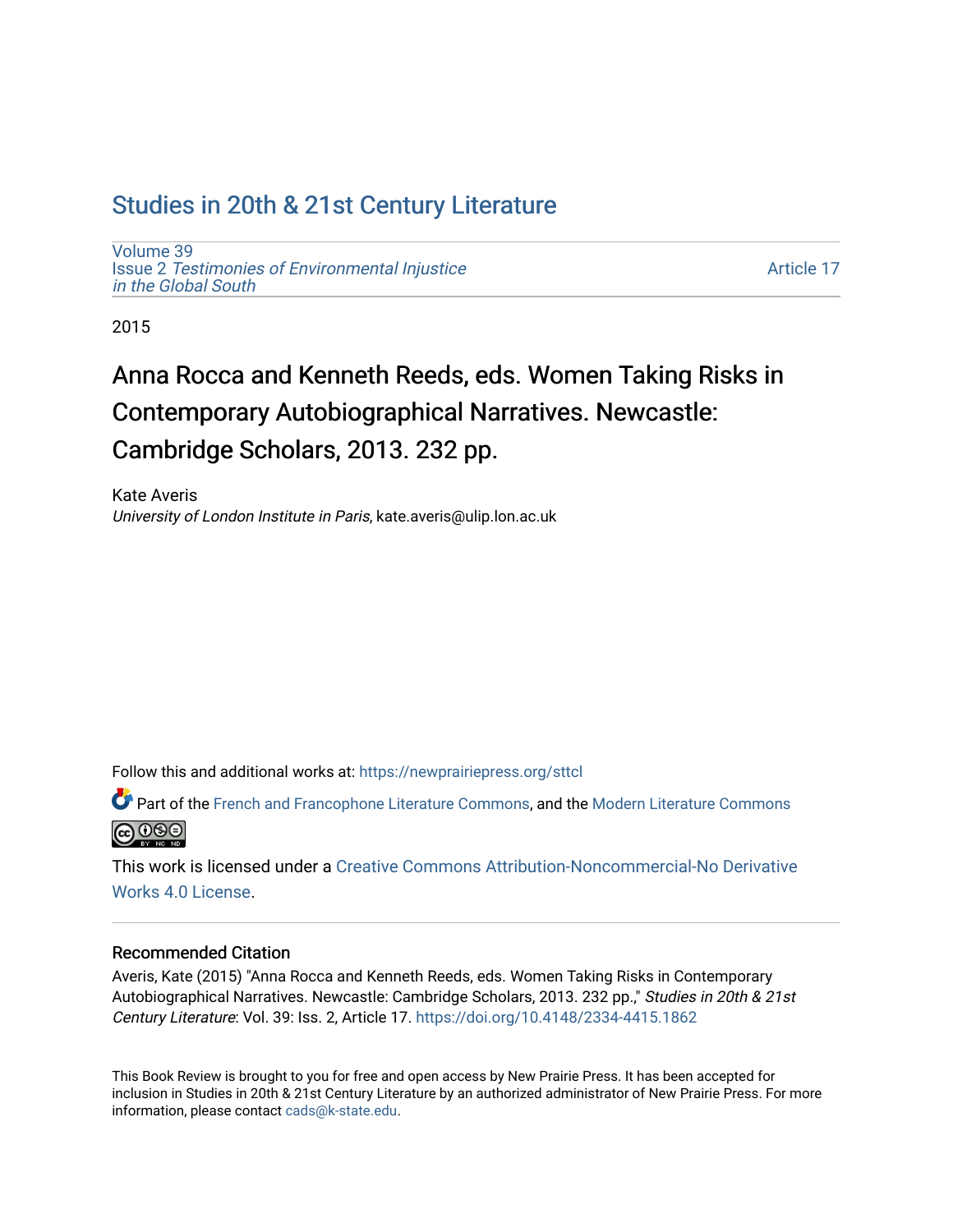## Anna Rocca and Kenneth Reeds, eds. Women Taking Risks in Contemporary Autobiographical Narratives. Newcastle: Cambridge Scholars, 2013. 232 pp.

## Abstract

Review of Anna Rocca and Kenneth Reeds, eds. Women Taking Risks in Contemporary Autobiographical Narratives. Newcastle: Cambridge Scholars, 2013. 232 pp.

#### Keywords

risk-taking, autobiography, life-writing, testimonial writing, women writers, gender, Francophone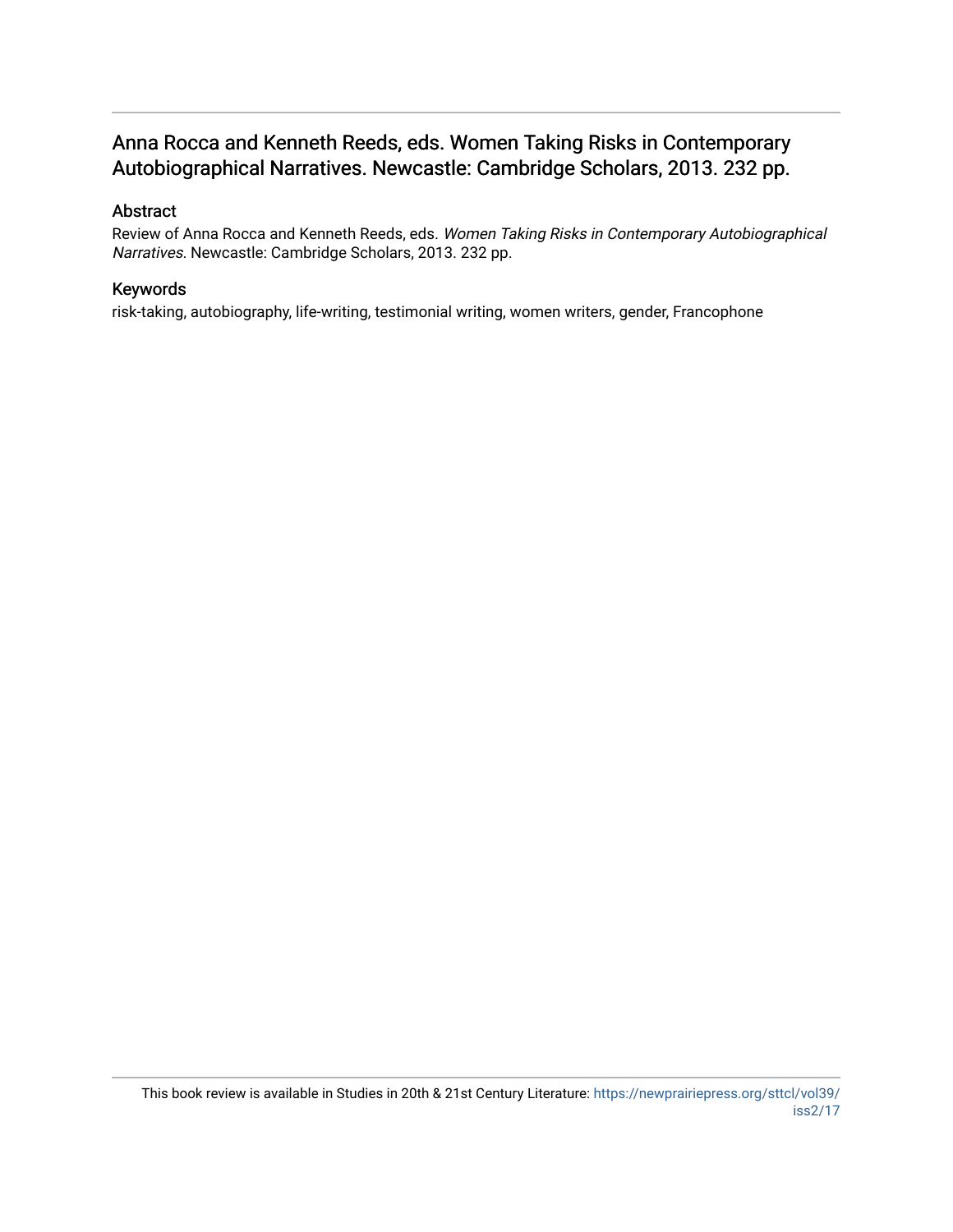## Anna Rocca and Kenneth Reeds, eds. *Women Taking Risks in Contemporary Autobiographical Narratives*. Newcastle: Cambridge Scholars, 2013. 232 pp.

The collected essays of this book explore the nature and effects of risk and risk-taking in recent self-narrative representations of life events by women from a range of national and cultural backgrounds, including European, North African, Sub-Saharan African, and Caribbean. In their introduction to this singular, sustained analysis of an area in which there has thus far been a "dearth of analysis" (1), the editors, Anna Rocca and Kenneth Reeds, identify the importance, frequency, and benefits of both thematic and formal risktaking in contemporary women's autobiographical expression in literary, testimonial, photographic, and filmic form. Differentiating a focus on risk in literary studies from other fields of enquiry, such as medicine, security, and economics, which seek to minimize and avoid risk, the editors highlight the frequent association of risk in literary works and studies with courage and social responsibility, with personal and societal transformation and development, and with the power to envision new ways of being and of relating with others.

The wide-ranging essays assembled in this collection coherently and consistently concur on the particular recompenses of risk-taking for women in terms of altering the status quo, of shifting boundaries of constraint, and of achieving the articulation and exercise of agency. The focus on risk and risktaking in this work is not limited thematically to the experiences related in the self-narrative accounts studied, but also extends to their generic and narrative strategies. For Rocca and Reeds, risk is intrinsic to the genre of autobiographical writing insofar as autobiographical narratives engage in the conscious exposure of the self, laying bare not only the writer's life but also frequently the lives of those around her, a conception of self-narrative that is also reiterated throughout the chapters. Drawing in particular on Jennifer Willging and Leigh Gilmore's theories of female-authored autobiography, self-narrative is demonstrated to be a particularly challenging—and rewarding—task for women who, historically, have been compelled to hide their voices in keeping with the injunctions of patriarchal socio-cultural values and expectations of female modesty.

The collection broaches the question of defining and measuring risk in women's self-narratives through the organization of the fourteen essays presented around three key aspects of risk-taking: "Risky Disclosures," "Risky Leaps," and "Life as Risk." Ranging from the risky disclosures of the losses and gains at stake in loving relationships, of the apparently contradictory contiguous representation of illness and sex, and of the representation of gender in conflict with traditional and stereotypical gender roles, Part I delves into the works of Assia Djebar, Nina Bouraoui, Annie Ernaux, Ken Bugul and Marie NDiaye. In a particular highlight, Noelle Giguere reveals how NDiaye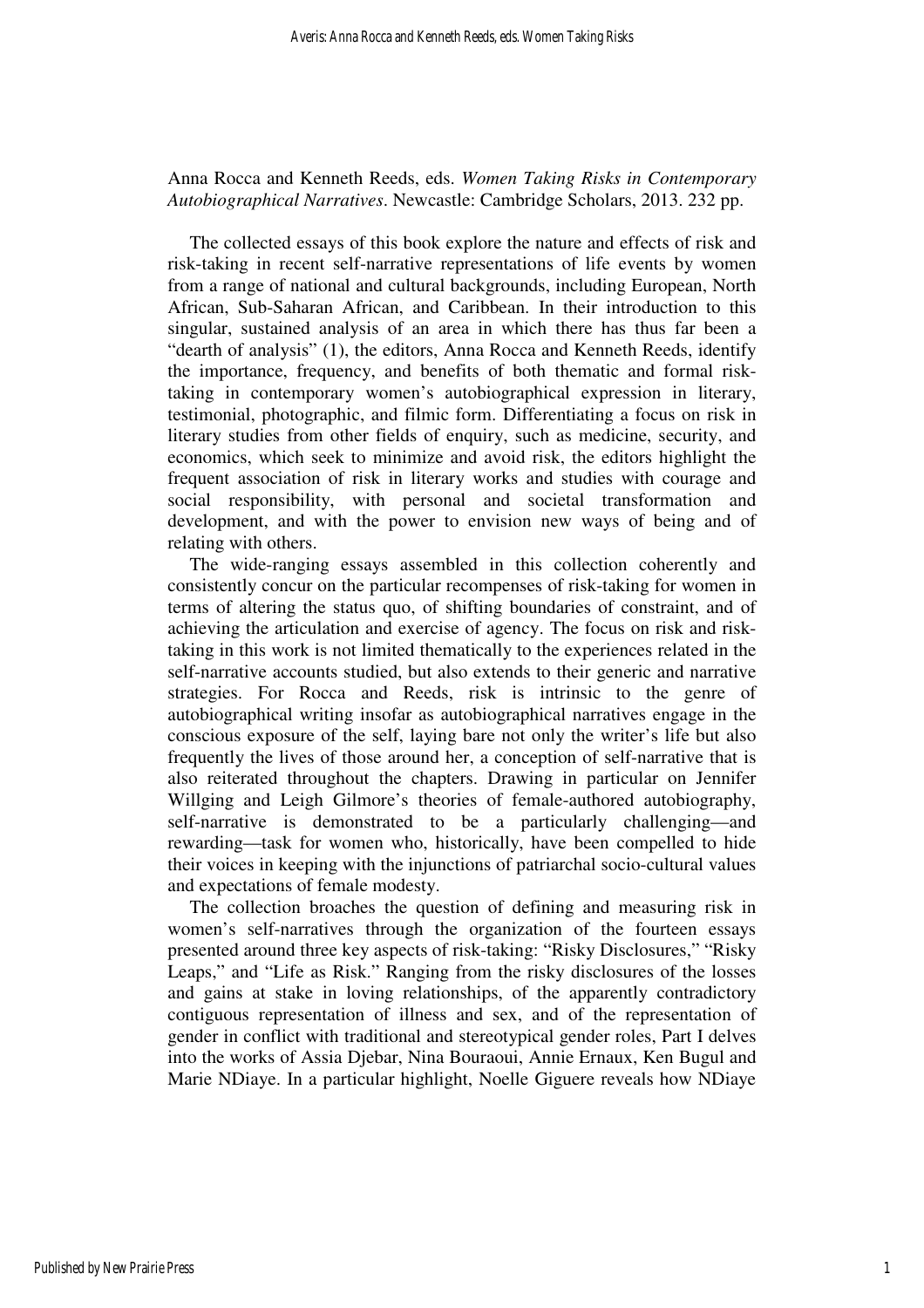responds to the power of the autobiographical text and the risk of selfdefinition by exerting a certain control over the autobiographical writing to produce a cautious and highly controlled presentation of self, an approach to autobiographical writing which also resonates more widely with the other texts studied in this section.

Part II, "Risky Leaps," focuses on the author's process of responding to and drawing strength from past social or personal impasses, such as the particularly trying experiences which lie behind Virginie Despentes's feminist, autobiographical manifesto, *King King Théorie* (*King Kong Theory*), the confrontation with Algerian memory in *pied-noir* (pertaining to those in North Africa of European origin or descent during French colonial rule) women's writing (by Marie Cardinal, Frédérique Boblin, Eve Calo, Nelly Collet, and Fabienne Rozotte), the trauma of the premature death of a famous father and the resulting exploration of personal identity (in Marie Nimier and Clémence Boulouque), and the expression of the challenge to exploitative and corrupted rationalities of traditional values through the passage to first-person writing in North African women's writing (in Leïla Abouzeid, Houria Boussejra, Malika Mokeddem and Fatima Mernissi). The risk of challenging the traditions and strictures of family, community, and country in this section are shown both to exert a cost on their authors, and to offer immeasurable recompense.

The exploration and presentation of lives that are themselves characterized by danger, courage, deprivation, and loss form the focus of the third and final section, "Life as Risk." Risk here refers not only to the risks imposed on or undertaken by the women who are the subjects and authors of the texts studied in this section, but also to the manner and the fact of undertaking their firstperson account. Examining texts which range from a female adventure journalist's response to her historical period's expectations of gender behaviors, to voluntary risk-taking as a response to the stifling experience of a traditional Islamic upbringing in the absence of parental support, and from the testimonial accounts of migration from Guadeloupe to 1950s Paris to that of the daughter's return to Rwanda in an attempt to save her mother from the genocide, the essays of Part III reflect on women's willingness to make courageous decisions in order to ameliorate their lives, and perhaps more importantly, to give voice to these experiences. From the risks of participating in and making film and text, Titaÿna, Mokeddem, Thérèse Parise Bernis and Maggy Corrêa express the rewards of catharsis, agency, and legacy rendered possible by autobiographical and testimonial writing.

Central to the essays thoughtfully compiled and presented here by the editors is the premise that women have much to gain from the risks involved in defying societal norms, of challenging inhibiting conceptualizations of individual, gendered, community, and national identities, of breaching discursive norms, and of the risky undertaking of autobiography itself, particularly evident in the laudable contributions by Anna Rocca and Jean Anderson. This volume will be of great interest and use to students and